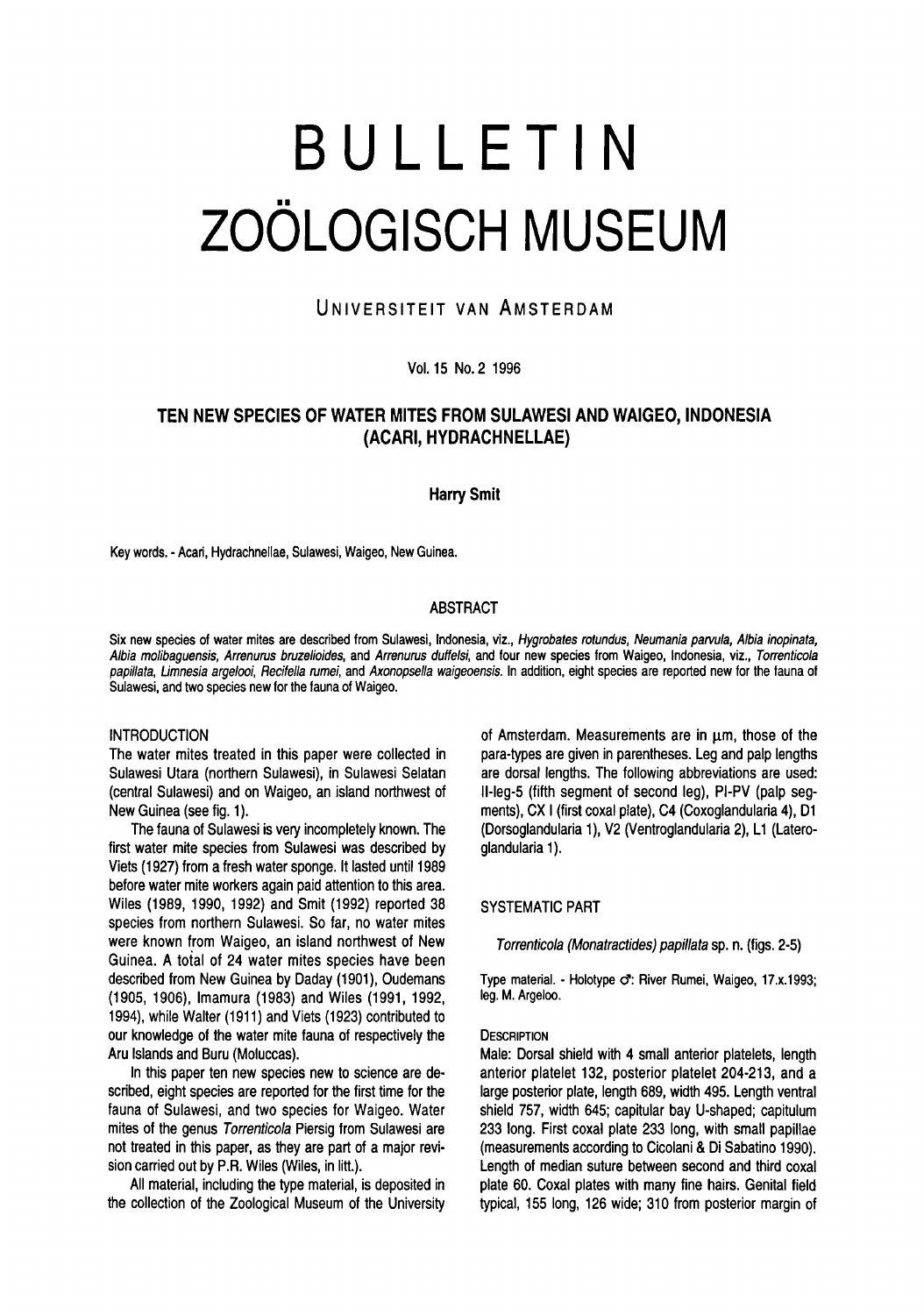

# Fig. 1. Map of Indonesia with details of northern Sulawesi and Waigeo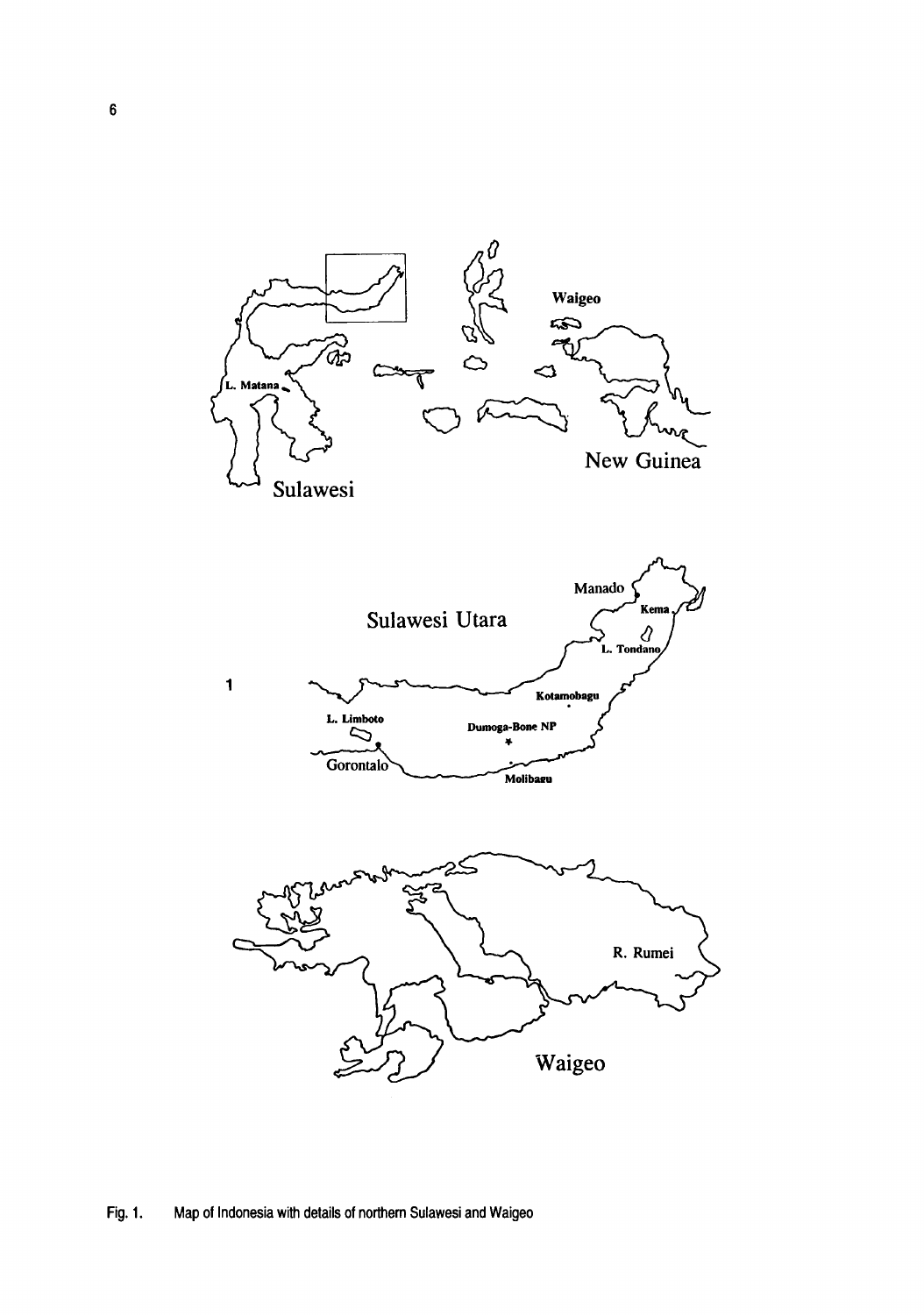body. Excretory pore situated on suture line of ventral shield. Palp typical, lengths PI-PV: 29, 67, 43, 58, 26; Pll ventral margin straight; PIV with large setal tubercles. Legs typical, lengths l-leg-4-6:113,127,108; lengths IV-leg-4-6: 161,194,144.

Female: Unknown.

Etymology. -The species is named for the papillae on the first coxal plates.

Discussion. - The straight ventral margin of PII, the shape of PIV, the large setal tubercles on PIV and the papillate coxal plates are diagnostic for the species.

Limnesia (Limnesia) argelooi sp. n. (figs. 6-7)

Type material. - Holotype 9: River Rumei, Waigeo, 13.X.1993; leg. M. Argeloo.

# **DESCRIPTION**

Female: Body soft, 630 long and 533 wide. Capitular bay V-shaped. First coxal plates separated medially. C4 (= Glandulae Limnesiae) situated on third coxal plate; seta located close to C4. Genital field 165 long and 136 wide. Three pairs of acetabula. V2 lying close to posterior margin of fourth coxal plates, accompanying setae close to genital field. Lengths PI-PV: 17, 77, 82,142, 28. Pll with a very long seta on ventral margin, 38 long, on <sup>a</sup> small tubercle; Pll with <sup>a</sup> straight ventral margin. One or more anteroventral seta on ventral margin of PIV probably broken. Lengths l-leg-4-6: 101, 120, 130; lengths IV-leg-4-6: 166, 178; 173. Legs with numerous spine-like setae, longest on IV-leg-3, length 165 um; IV-leg-6 without a distal seta. IV-leg 4 with 6 and IV-leg-5 with 10 swimming setae; the number of swimming setae on lll-leg-4 and IIIleg-5 cannot be determined with certainty. Claws large, 24 high and 31 wide, with one clawlet.

Male: Unknown.

Etymology. - The species is named after M. Argeloo, collector of the material.

Discussion. -The long seta on Pll, the straight ventral margin of Pll and the absence of a distal seta on IV-leg-6 are diagnostic for the new species. Most closely related species are Limnesia volzi Piersig, known from Sumatra and Burma, and L. buruensis Viets, known from Buru (Moluccas), Formosa and Japan. However, the seta on the ventral margin of Pll of both species is much shorter.

#### Hygrobates rotundus sp. n. (figs. 8-10)

Type material. - Holotype Ç: Small stream <sup>16</sup> km west of Molibagu, Sulawesi Utara, 16.iv.1991; leg. H. Smit.

#### **DESCRIPTION**

Female: Body soft, 669 long and 514 wide. Capitulum probably fused with first coxal plates, but, as <sup>a</sup> result of slide making, this is difficult to examine. Capitulum without a posterior process. Suture lines between third and fourth coxal plates incomplete. Fourth coxal plates with small projections on posterior margins. Apodemes of first coxal plates absent. Glandularia on fourth coxal plates small, lying near suture line of third and fourth coxal plates. Four pairs of acetabula; genital plate 86 long and 62 wide. Lengths of PI-PV: 29, 65,46,84, 33. Projections on ventral margin of Pll and PIV absent. PV with a large seta on ventral margin; setae at tip of PV downturned. Lengths l-leg-2- 6: 58, 72, 103, 110, 115; lengths IV-leg-2-6: 86, 109, 149, 161, 144. I-leg-6 not bowed; I-leg-5 with sharp posteroventral setae; swimming setae absent.

# Male: Unknown.

Etymology. -The species is named for its rounded shape.

Discussion. - Diagnostic for the new species is the comb nation of the following characters: four pairs of acetabula, the absence of <sup>a</sup> posteroventral process of the capitulum and the shape of the palp. The systematic position of the new species is somewhat uncertain, as the degree of fusion between the capitulum and the first coxal plates is difficult to examine.

# Atractides neoclipeatus Lundblad

So far, this species has been reported from Java (Lundblad, 1971) and Sulawesi (Wiles, 1990). First leg segments are longer in specimens from Sulawesi, but otherwise agree well with Lundblad's description (op. cit.). The dorsal lengths of the three distal segments of the first leg of specimens from S. Toput measure l-leg-4 149-154, Ileg-5 148-151, l-leg-6 108-117. The measurements of these segments of the holotype are 125, 120 and 100 respectively.

Material examined. - Sulawesi Utara: S. Tumokang, Dumoga-Bone NP, 9.iv.1991, <sup>1</sup> Ç; S. Toput, tributary of S. Tumokang, 23.iv.1991, 2  $QQ$ ; S. Tumpah, Dumoga-Bone NP, 11.iv.1991, 1 9; S. Pusian, between Kotamobagu and Imandi, 21.iv.1991,1 9-

# Unionicola crassipalpis Walter

The species was originally described from New Caledonia by Walter (1915), and has been reported from Australia (Viets, 1980; Cook, 1986) and Sulawesi (Wiles, 1990), without further details on the morphology. The specimens from Sulawesi agree in most aspects with material from Australia, all but one have both genital plates with three acetabula. One specimen has one genital plate with two acetabula, the other with three.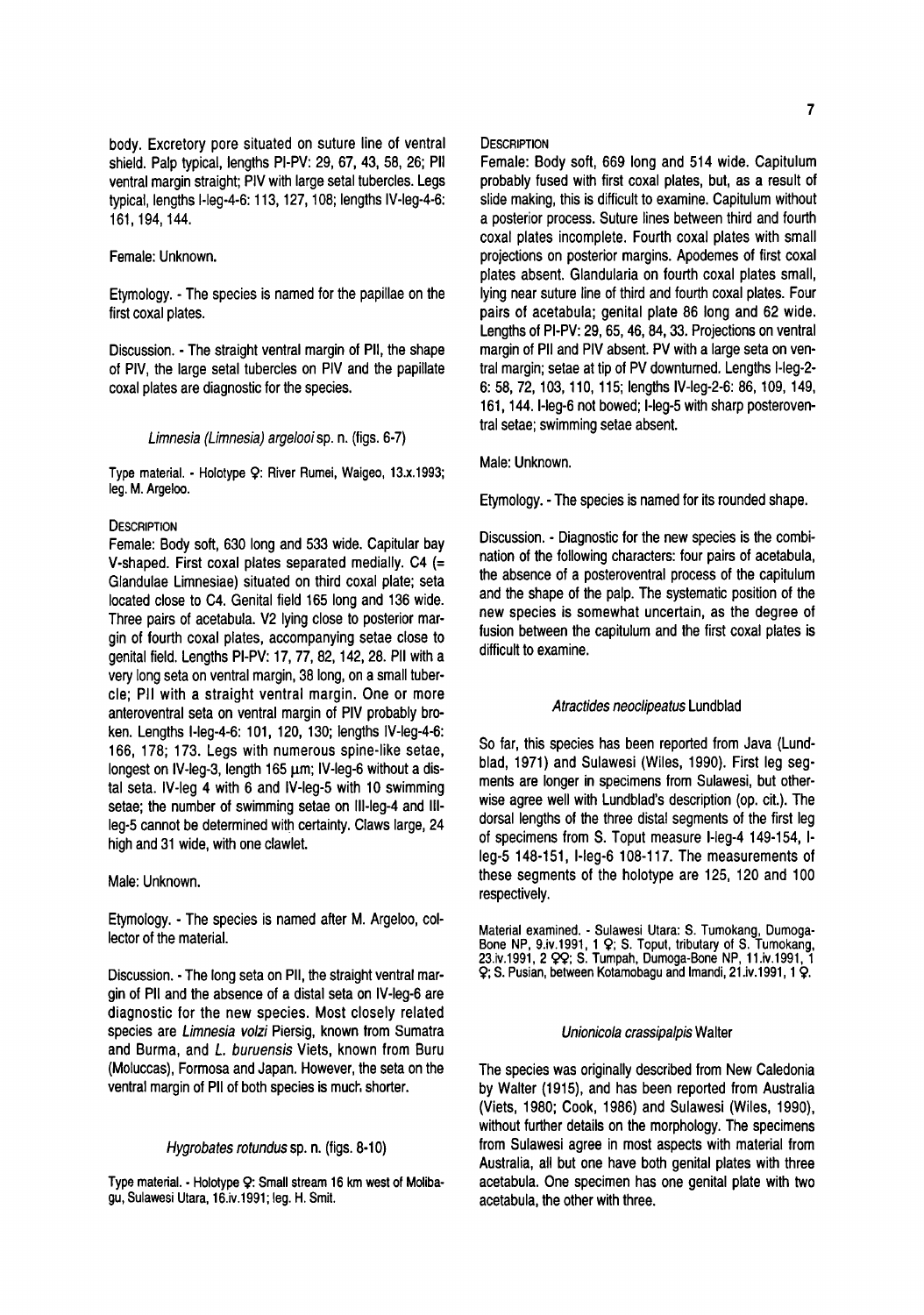











Fig. 2. Torrenticola papillata sp. n., ventral view o<sup>r</sup> Fig. 4. Torrenticola papillata sp. n., palp of Fig. 6. Limnesia argelooi sp. n., ventral view Q

- Fig. 3. *Torrenticola papillata* sp. n., dorsal shield o<sup>r</sup><br>Fig. 5. *Torrenticola papillata* sp. n., capitulum o<sup>r</sup>
- 

Fig. 7. Limnesia argelooi sp. n., palp

Scale lines: 2, 3,  $6 = 200 \mu m$ ; 4, 5,  $7 = 50 \mu m$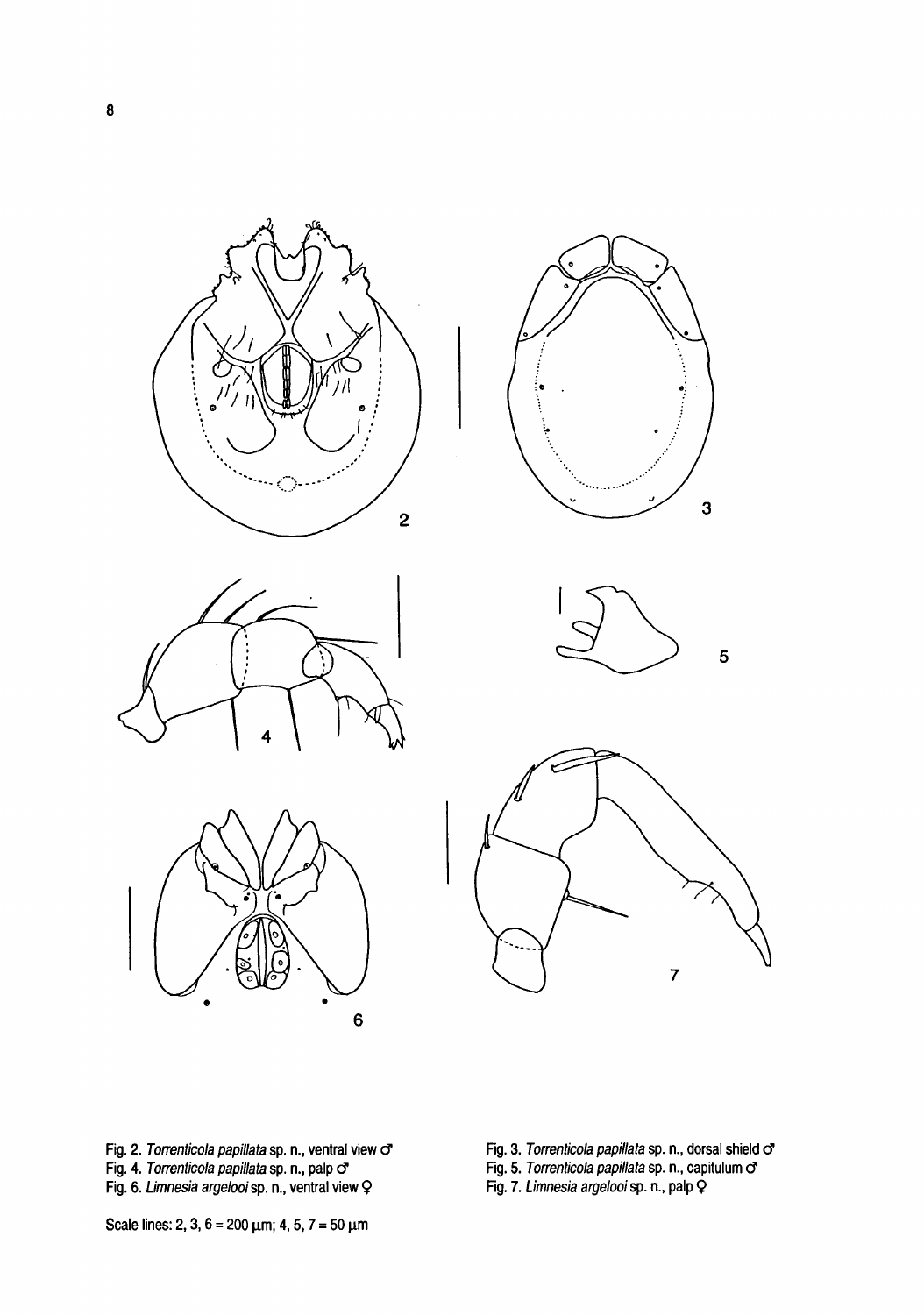

Fig. 8. Hygrobates rotundus sp. n., ventral view Q Fig. 10. Hygrobates rotundus sp. n., I-leg- <sup>5</sup> and <sup>6</sup> Fig. 9. Hygrobates rotundus sp. n., palp Ç

Fig. 11. Ratio diagram of Unionicola crassipes, U. affinis and U. minor

Scale lines:  $8 = 200 \mu m$ ; 9, 10 = 50 μm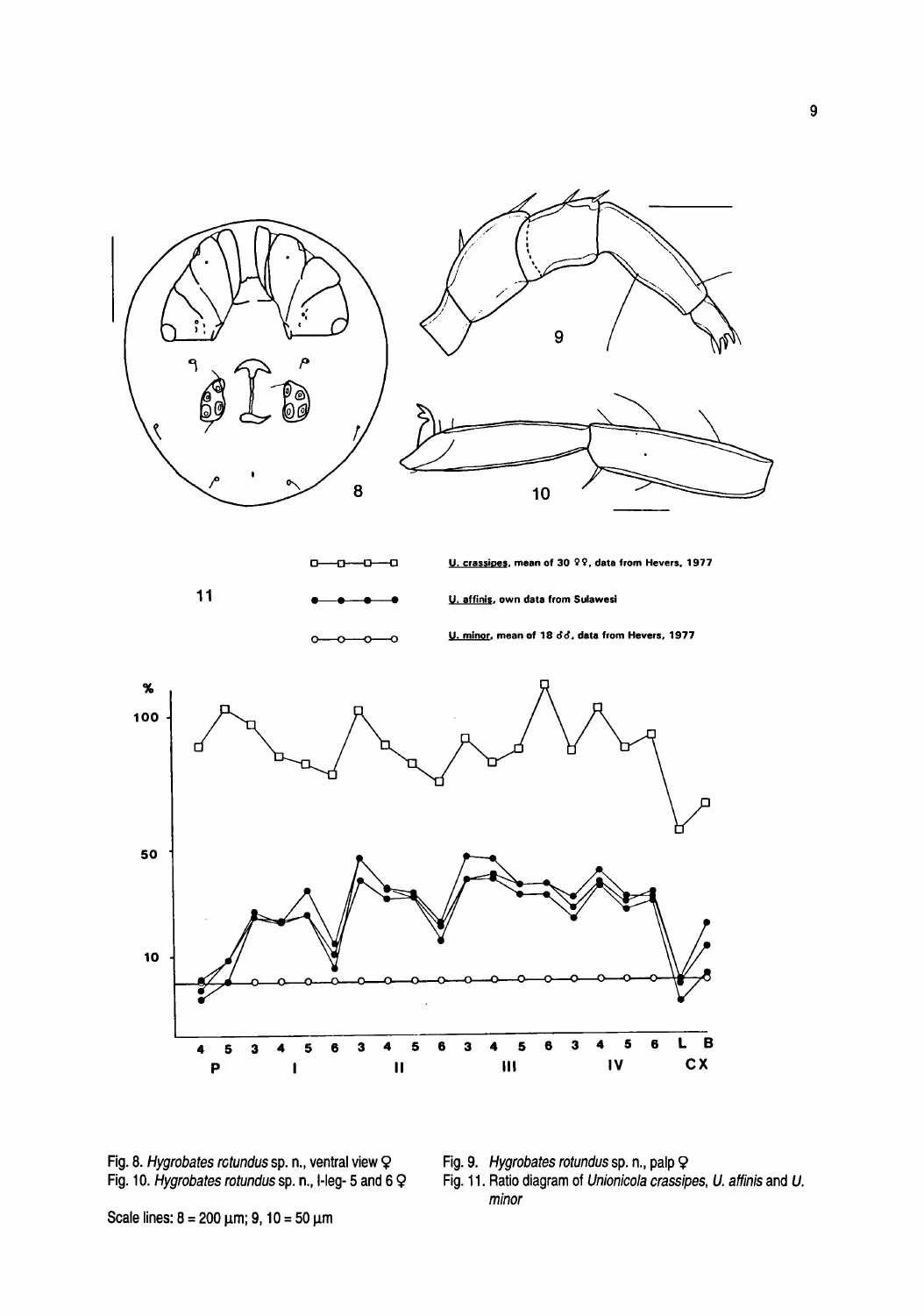

Fig. 12. *Recifella rumei* sp. n., ventral view o<sup>o</sup> vg. 12. neement rumerep.n., ventral view of<br>Fig. 14. *Recifella rumei* sp. n., palp o<sup>r</sup><br>Fig. 16. *Neumania parvula* sp. n., ventral view o<sup>r</sup> Fig. 13. Recifella rumei sp. n., dorsal shield o

Fig. 15. Recifella rumei sp. n., ejaculatory complex

Fig. 17. Neumania parvula sp. n., genital field o'

Scale lines: 12, 13, 16 = 200  $\mu$ m; 14, 15, 17 = 50  $\mu$ m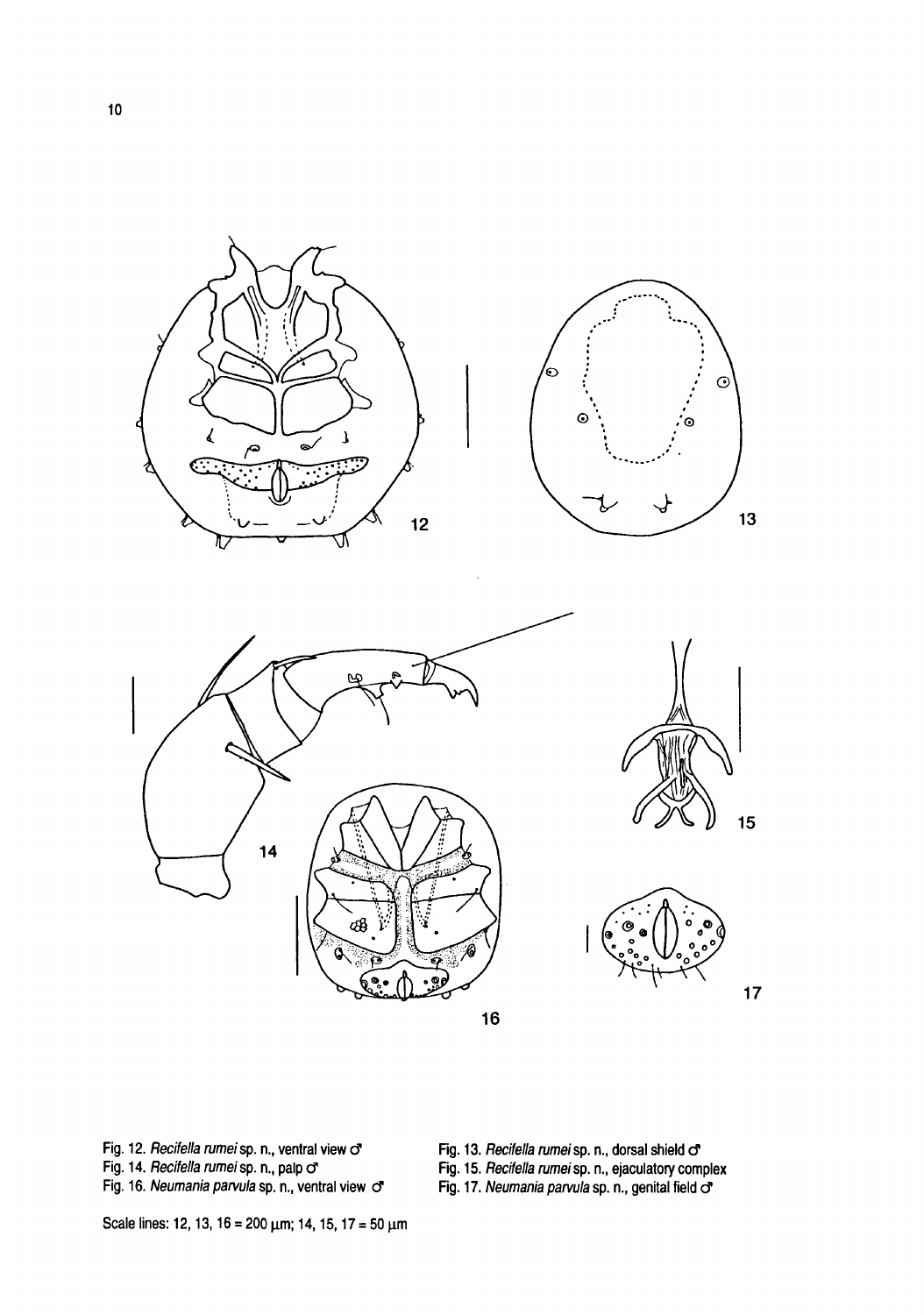Table I. Measurements (in μm) of three Unionicola-species (all QQ). Data from Hevers (1977) for U. crassipes and U. minor, own data from Sulawesi for U. affinis.

| <b>Species</b> | U. crassipes | U. minor     | U. affinis   |
|----------------|--------------|--------------|--------------|
| n              | 30           | 30           | 10           |
|                | min-max-mean | min-max-mean | min-max-mean |
| PIV            | 159-305-216  | 101-156-123  | 103-120-109  |
| PV             | 141-245-181  | 79-115-95    | 88-98-93     |
| $IV-P-4$       | 415-795-596  | 248-400-311  | 388-432-403  |
| $IV-P-5$       | 545-980-745  | 333-517-415  | 504-553-522  |
| $IV-P-6$       | 493-875-665  | 291-474-375  | 436-485-453  |

Material examined. - Sulawesi Utara: Fish pond near Lake Tondano, 4-iv-1991, 17 QQ.

#### Unionicola affinis (Piersig)

U. affinis Piersig from India and Java has 5-6 pairs of acetabula (Cook, 1967; Lundblad, 1969). Specimens from Sulawesi have a similar number of acetabula. The closely related U. crassipes (Müller) has 5 pairs of acetabula. As the separation of the two species was based on the number of acetabula, new criteria have to be defined. According to Cook (1967), U. crassipes from the Oriental region has a shorter palp than U. affinis from India. Hevers (1984) showed, that the Japanese specimens, in the past assigned to <sup>a</sup> subspecies of U. crassipes, should stand as a distinct species. Further, it is clear from table I, that PIV and PV of the European U. crassipes are much longer than in U. affinis from Sulawesi. Based on a ratio diagram (fig. 11), which shows the relative length of each body part in comparison with one or more (arbitrarily) chosen specimens, <sup>a</sup> method introduced by Hevers (1977), it can be concluded that specimens of U. affinis from Sulawesi differ clearly from European specimens of U. crassipes and U. minor (Soar). Therefore, it can be concluded that U. affinis from Sulawesi should stand as a distinct species. Measurements of the palp segments of the Indian specimens of U. affinis (Cook, 1967; Lundblad,1969) agree with my own measurements of specimens from Sulawesi, but the segments of the fourth leg of Cook's specimens are much shorter. More study will be needed to elucidate the status of the Indian U. affinis.

Wiles (1990) reported U. crassipes for Sulawesi, but gives no further details. It is likely that his specimens must be assigned to U. affinis.

Material examined. - Sulawesi Utara: Fish pond southeast corner of Lake Tondano, 4.iv.1991, 16 99; Northern part of Lake Tondano, 4.iv.1991,3 99; Small stream east of Kema, 5.iv.1991,  $1\sigma$ .

# Recifella (Eorecifella) rumei sp. n. (figs. 12-15)

Type material. - Holotype ♂: River Rumei, Waigeo, 13.x.1993; leg. M. Argeloo.

# **DESCRIPTION**

Male: Body 655 µm long and 664 wide; colour of body purple. Dorsal shield with three pairs of glandularia, 621 long and 514 wide, not fused with ventral shield. Body with large glandularia tubercles, 31 high. Capitular bay Ushaped. First coxal plates extending well beyond the body margin. Apodemes of first coxal plates ending just beyond anterior margin of third coxal plates. Genital plate 208 wide, with  $\pm$  20-25 acetabula. Gonopore 82 long. PIV with three large tubercles, the largest on the ventral margin and two smaller ones on the medial side; PIV distally with <sup>a</sup> long seta. Claw-like seta of PV widely diverging. Lengths of PI-PV: 17,106, 36, 89, 42. Lengths l-leg-4-6: 168, 158, 127; lengths IV-leg-4-6:161,197, 185. First legs with blunt setae, enlarged at distal end. Fourth leg unmodified. IVleg-4-6 with 2-4 large pectinate setae, lll-leg-4 and 5 with similar large pectinate setae. III-leg 4-5 and IV-leg 4-5 with 2-3 swimming setae.

# Female: Unknown.

Etymology. - The species is named after the type locality.

Discussion. -This is the third species of the subgenus Eorecifella, which also includes R. flagellata Cook and R. australica Cook from Australia. It is characterized with large tubercles on PIV and a narrow genital plate.

Neumania parvula sp. n. (figs. 16-19)

Type material. - Holotype  $\sigma$ : Small stream 16 km west of Molibagu, Sulawesi Utara, 16.iv.1991; leg. H. Smit. - Paratypes:  $2 \text{ or and } 4 \text{ }$   $QQ$ , same location.

#### **DESCRIPTION**

Male: Body soft, 533 (533) long and 504 (446) wide. Dorsum with two small platelets, 43 (58) in diameter. Apodemes of first coxal plates reaching middle of fourth coxal plates. Coxal plates partially reticulate, exhibiting secondary sclerotization. Genital field located at posterior body margin. Genital plates with 9-10 acetabula; gonopore 97 long. Glandularia on small tubercles at posterior body margin. Lengths PI-PV (the following measurements are of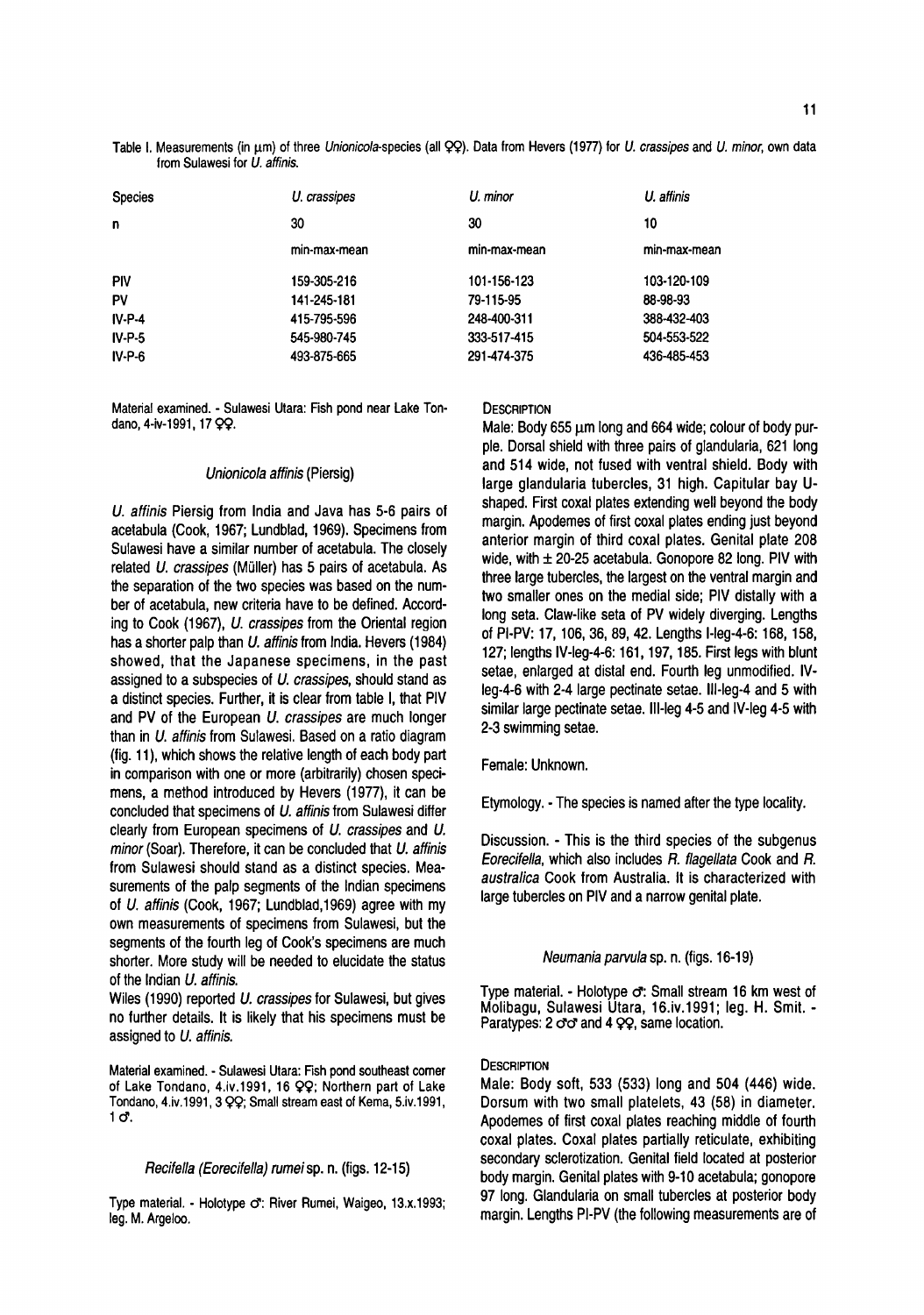

Fig. 18. Neumania parvula sp. n., ventral view Q Fig. 20. Axonopsella waigeoensis sp. n., ventral view o Fig. 22. Axonopsella waigeoensis sp. n., palp o

Fig. 19. Neumania parvula sp. n., palp <mark>Q</mark><br>Fig. 21. Axonopsella waigeoensis sp. n., posterolateral view of <mark>o</mark>\* Fig. 23. Axonopsella waigeoensis sp. n., distal segments of fourth leg o'

Scale lines: <sup>18</sup> <sup>=</sup> 200 μm; 19, 20, 21, 22, <sup>23</sup> <sup>=</sup> 50 μm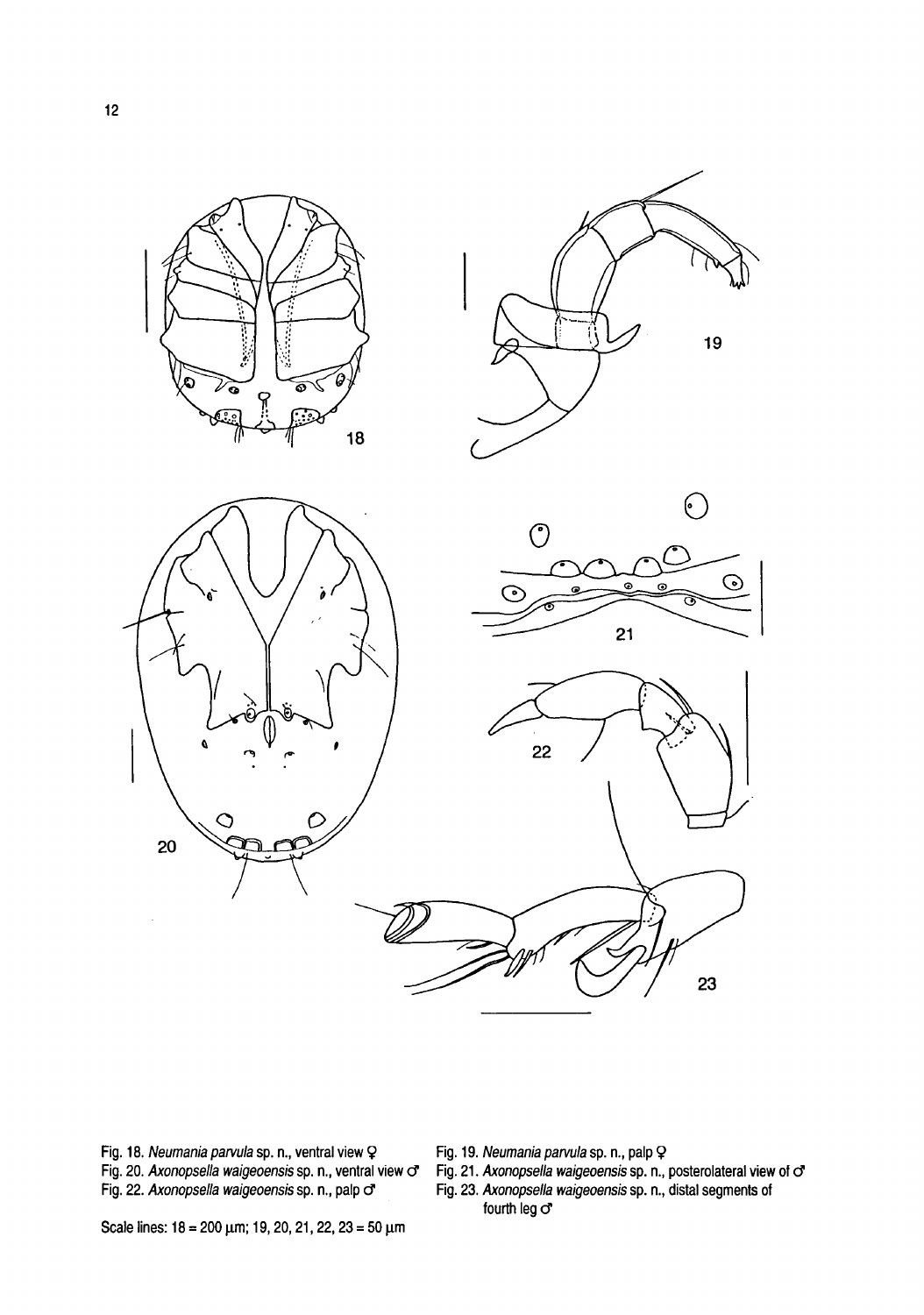one of the paratypes): 26, 80, 48, 79, 29; PIV with small peg-like seta located ventroproximally. Lengths l-leg-4-6: 182,175,132; lengths IV-leg-4-6:163,180, 185. Legs with a conspicuous reticulate pattern, with swimming setae: IVleg-4-5 with 3, IV-leg-3 with 1, lll-leg-5 with 2, lll-leg-4 with 5, and lll-leg-3, ll-leg-5 and ll-leg-4 with 1.

Female: Body soft, 558-582 long and 475-504 wide. Dorsum with two small platelets, 41 in diameter. Apodemes of first coxal plates ending posterior to middle of fourth coxal plates. Venter with little secondary sclerotization. Genital plates with 13 acetabula. Small tubercles on posterior margin of body. Palp similar as in male. Length of PI-PV: 29-31, 89-91, 50-62, 95-117, 24-29. Lengths l-leg-4-6 209-216, 192-194, 146-149; lengths IV-leg-4-6 180- 185,192-199,185. Legs with swimming setae: ll-leg-4 with 1, lll-leg-4 with 6, lll-leg-5 with 3, IV-leg-3 with 2, IV-leg-4 with 5 and IV-leg-5 with 3.

Etymology. -The species is named for its small size.

Discussion. - Secondary sclerotization of the male, only two platelets on the dorsum and conspicuous reticulation of the legs and coxal plates of both male and female separates this new species from N. ambigua Piersig. This latter species also exhibits reticulation on the legs and coxal plates, but less conspicuous. Further, it has two pairs of small platelets on the dorsum.

#### Axonopsella waigeoensis sp. n. (figs. 20-23)

Type material. - Holotype o: River Rumei, Waigeo, 13.x.1993; leg. M. Argeloo.

#### **DESCRIPTION**

Male: Dorsal and ventral shields present; dorsal furrow complete. Body 335 long and 233 wide. Antenniform setae on a small platelet, which can only be observed from an anterolateral view. No glandularia present on fourth coxal plates. Gonopore 25 long. Anterior acetabula situated on posterior margin of fourth coxal plates. Second, third and fourth pair of acetabula situated at posterior end of ventral shield. Second pair of acetabula located more anteriorly than third and fourth pair. For position of other glands and glandularia (for <sup>a</sup> definition of glandularia see Cook, 1986) see figs. 20 and 21. The last illustration gives a posterolateral view of the dorsal furrow, in which <sup>a</sup> number of glandularia are located. Palp typical, lengths of PI-PV: 7, 46, 23,50, 24; Pll with one seta on medial side. Lengths l-leg-4-6; 55, 58, 58; lengths IV-leg-4-6: 46, 60, 62. Small projection and heavy hook-like seta located distroventrally on IV-leg-4.

#### Female: Unknown.

Etymology. - The species is named after the island of Waigeo.

Discussion. - The position of the glands, glandularia and acetabula and the projection on IV-leg-4 are diagnostic for the new species. The most closely related species is A. oldora Cook, which differs in the shape of the body (rounded in waigeoensis, with hook-like extensions posteriorly in oldora) while the second pair of acetabula is in one line with the third and fourth pair.

So far, no Axonopsella species have been described from Indonesia and New Guinea. The distribution area of the genus is the neotropics and Australia. In the last country, the genus has undergone extensive speciation, and 28 species are known so far (Cook, 1986).

#### Albia (Albiella) inopinata sp. n. (figs. 24-26)

Type material. - Holotype Ç: S. Tapokolintang, 5 km north of Molibagu, 16.iv. 1991; leg. H. Smit.

# **DESCRIPTION**

Female: Dorsal shield 1009 long and 805 wide. Coxal plates without thickened setae. L1 anterior and median to L2 (for the terminology of the glandularia of this genus see Wiles, 1992). Location of D1, D2, D3 and D4 typical, L4 shifted to a position between dorsal and ventral shield. Suture line CX lll/IV complete. C4 lying near suture line of third and fourth coxal plates. Median fusing point of CX l/ll anterior to IV leg sockets. Suture lines of CX ll/lll fused to suture lines of CX l/ll above median fusion point. Suture lines of CX lll/IV meet at midline between IV leg sockets. Genital plate with numerous acetabula, 107 long and 145 wide. Lengths of PI-PV: 53  $\mu$ m, 105  $\mu$ m, 82  $\mu$ m, 151  $\mu$ m, 46 (im. Lengths l-leg-4-6: 113, 130,125; lengths IV-leg-4- 6: 165, 177, 156. Second, third and fourth leg with swimming setae: II-, III- and IV-leg-5 with 8, III- and IV-leg-4 with 3 swimming setae.

#### Male: Unknown.

Etymology. - The name of the species refers to my surprise.

Discussion. - The newly described species differs from other species in the configuration of suture lines between the coxal plates, the location of the C4 between IV-leg sockets, and the relative position of L1 and L2. The species is close to A. molibaguensis sp. n. (for discussion see below) and to A. longipalpis Wiles in configuration of venter and dorsum, but this species has a different palp.

#### Albia (Albiella) molibaguensis sp. n. (figs. 27-29)

Type material. - Holotype 9: S. Tapokolintang, 5 km north of Molibagu, 16.iv.1991; leg. H. Smit.

# **DESCRIPTION**

Female: Dorsal shield 1086 long and 766 wide, rounded posteriorly and anteriorly. Coxal plates without thickened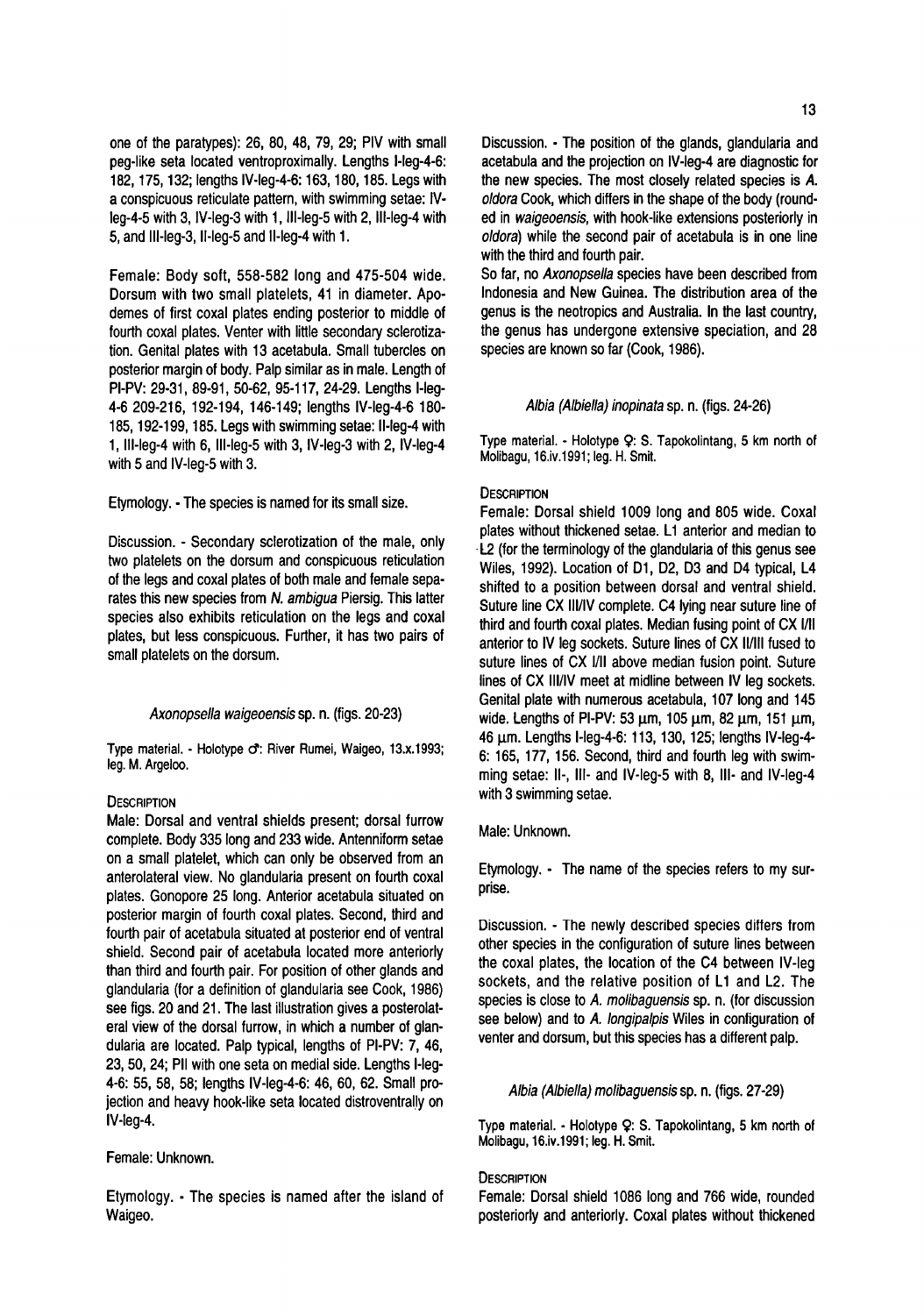

Fig. 24. Albia inopinata sp. n., ventral view Q Fig. 26. Albia inopinata sp. n., palp Q Fig. 28. Albia molibaguensis sp. n., dorsal view Fig. 25. Albia inopinata sp. n., dorsal view Q Fig. 27. Albia molibaguensis sp. n., ventral view Fig. 29. Albia molibaguensis sp. n., renna<br>Fig. 29. Albia molibaguensis sp. n., palp Q

Scale lines: 24, 25, 27, 28 = 200 μm; 26, 29 <sup>=</sup> 50 μm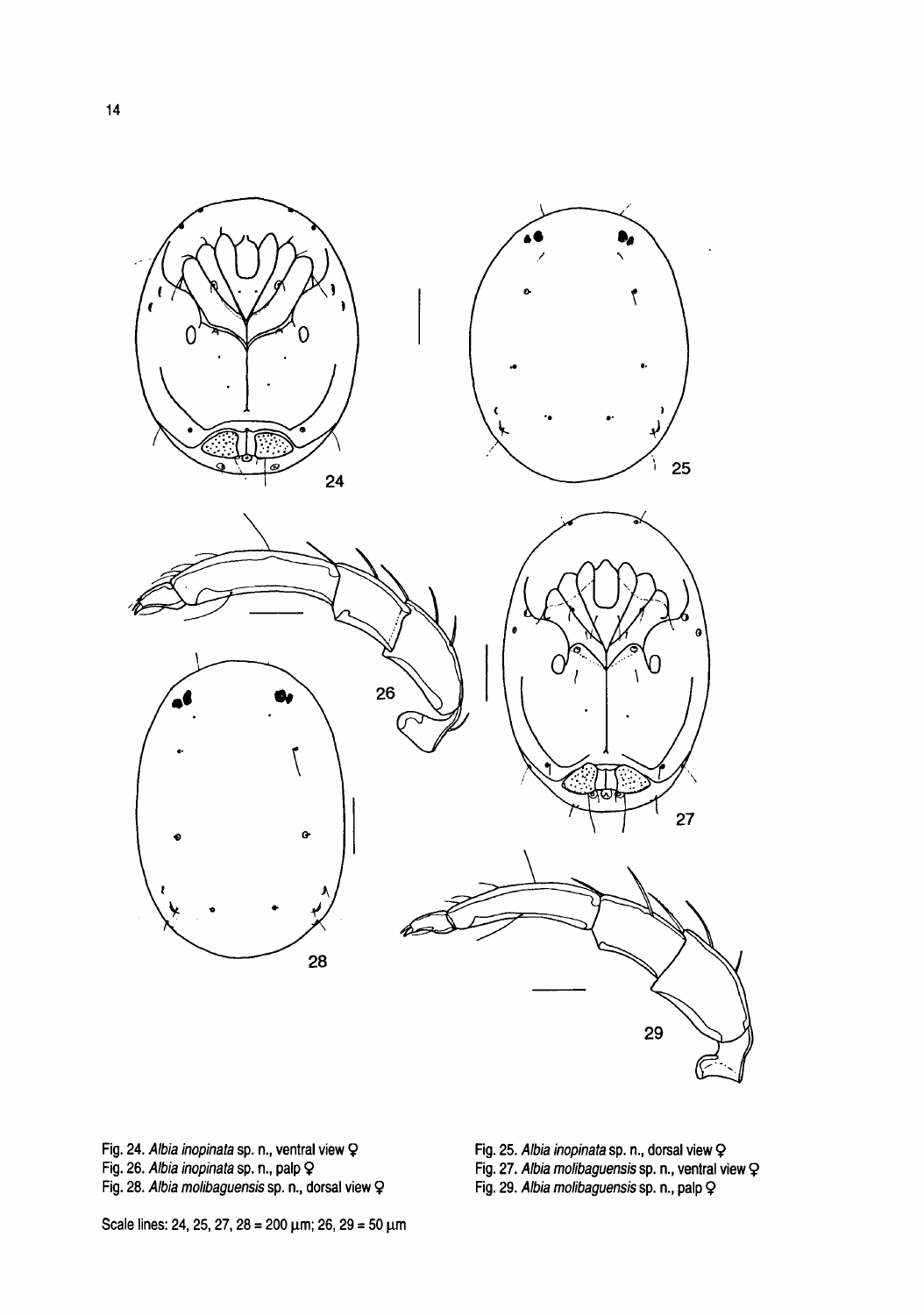

Fig. 30. Arrenurus bruzelioides sp. n., dorsal view  $\sigma$ Fig. 32. Arrenurus bruzelioides sp. n., medial side of PII or Fig. 34. Arrenurus bruzelioides sp. n., IV-leg-4-6  $\sigma$ (not all setae illustrated)

Fig. 31. Arrenurus bruzelioides sp. n., palp o

rig. 31. *Arrenurus bruzelioides* sp. n., paip O<br>Fig. 33. *Arrenurus bruzelioides* sp. n., lateral view petiole o<sup>r</sup>

Fig. 35. Arrenurus bruzelioides sp. n., ventral view Q

Scale lines: 30, 33, 35 = 200  $\mu$ m; 31, 32, 34 = 50  $\mu$ m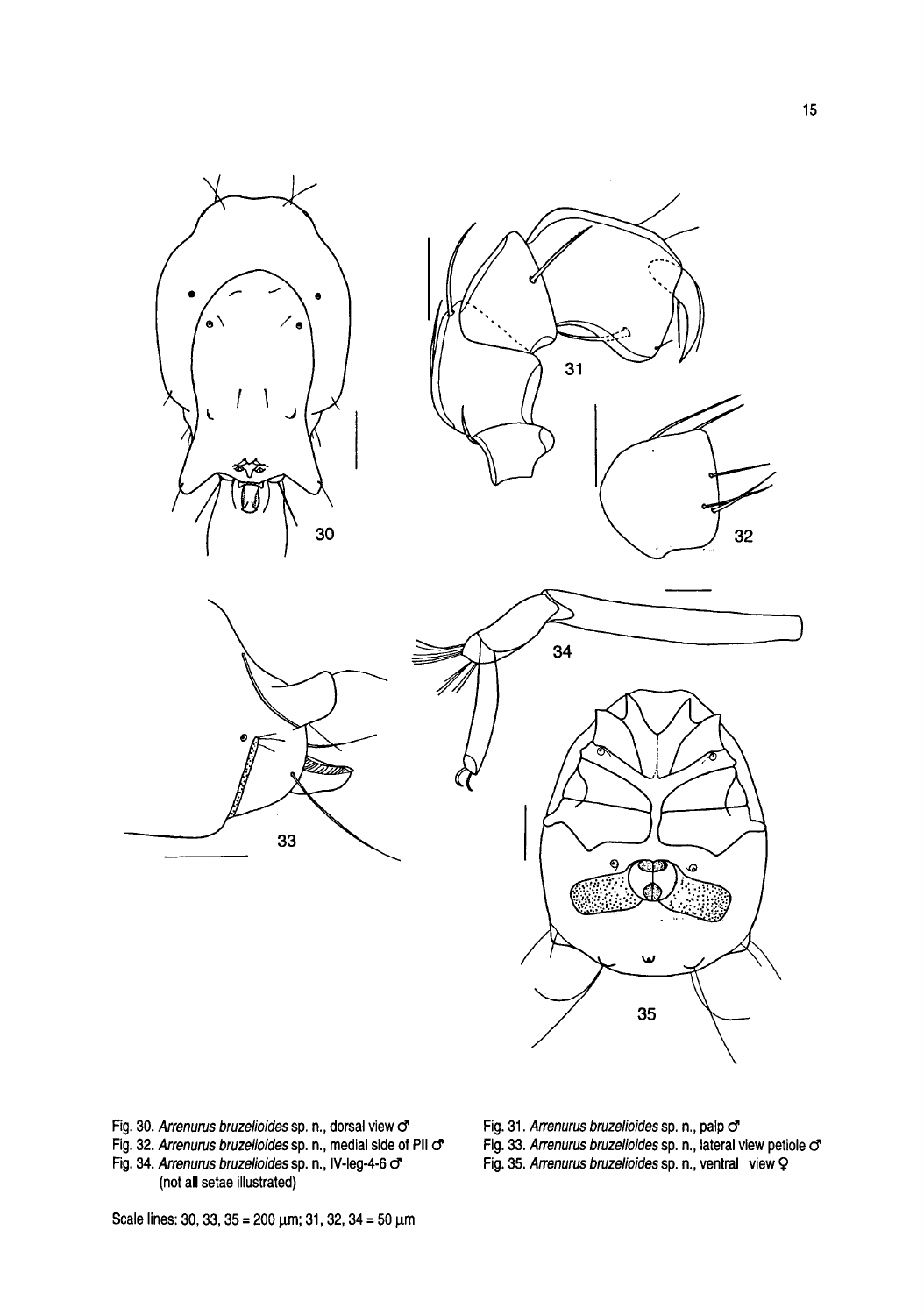





Fig. 36. Arrenurus duffelsi sp. n., dorsal view o<sup>n</sup><br>Fig. 38. Arrenurus duffelsi sp. n., lateral view o<sup>n</sup><br>Fig. 40. Arrenurus duffelsi sp. n., ventral view Q Arrenurus duffelsi sp. n., lateral view  $\sigma$ 

Arrenurus duffelsi sp. n., ventral view Q

Fig. 37. Arrenurus duffelsi sp. n., ventral view  $\sigma$ <br>Fig. 39. Arrenurus duffelsi sp. n., palp  $\sigma$ 

Arrenurus duffelsi sp. n., palp o

Scale lines: 36, 37, 38, 40 = 200  $\mu$ m; 39 = 50  $\mu$ m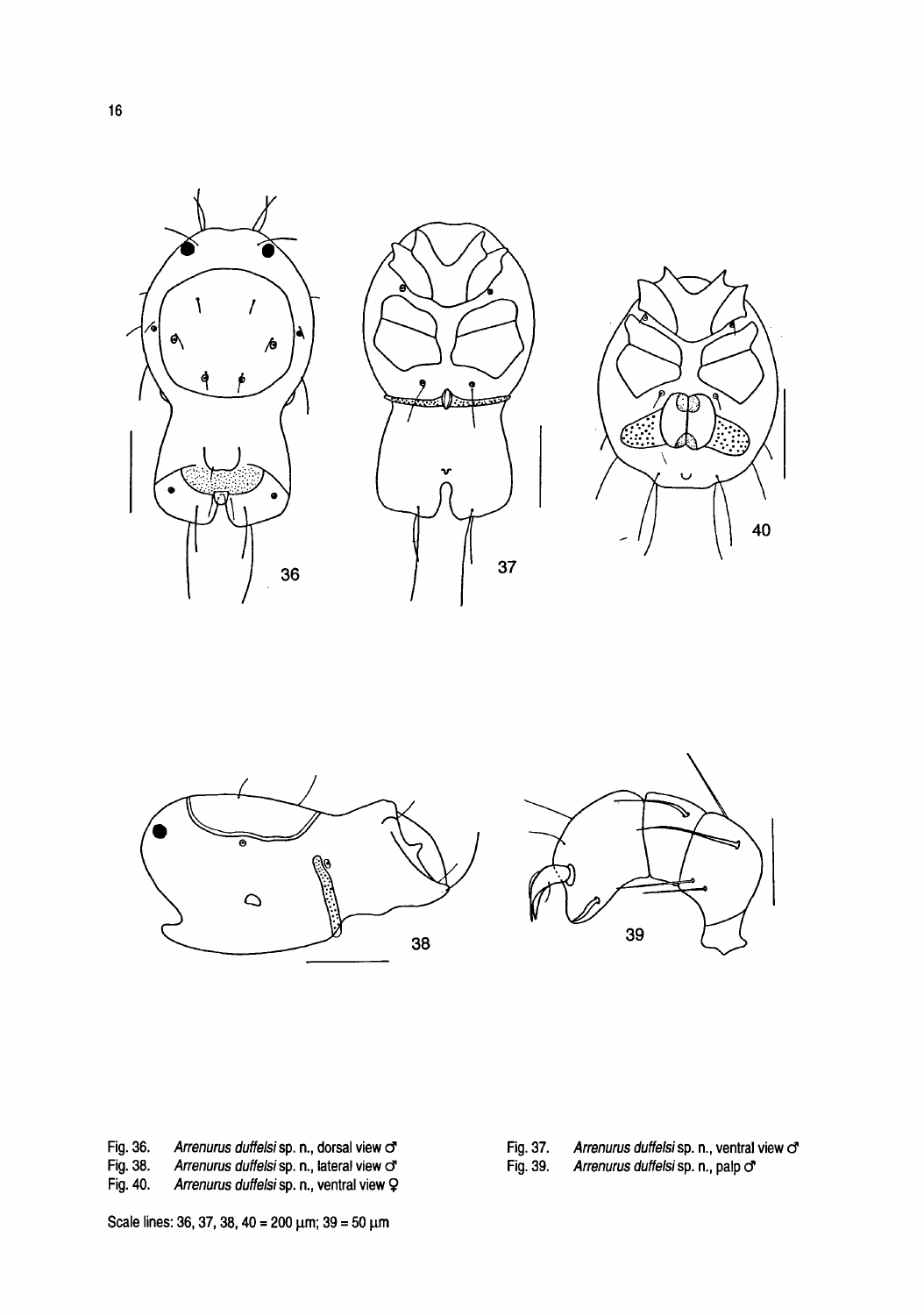setae. L1 and L2 not lying at equal distance from lateral margin. Location of D1, D2, D3 and D4 typical, L4 shifted to a position between dorsal and ventral shield. Suture line CX ll/lll fusing with suture line CX l/ll above median fusion point. Suture line of CX lll/IV complete. C4 located anterior to IV-leg socket. Genital plate with numerous acetabula, 107 long and 131 wide. Lengths of PI-PV: 53, 108, 89, 142, 46. Lengths l-leg-4-6: 96,115, 91; lengths IV-leg-4-6: 163,175,139. Second, third and fourth leg with swimming setae: II-, III- and IV-leg-5 with 8, III- and IV-leg-4 with 3 swimming setae.

# Male: Unknown.

Etymology. -The species is named after the village of Molibagu.

Discussion. - The configuration of suture lines between the coxal plates is similar to A. inopinata (CX ll/lll fused to CX I/II above median fusion point) but C4 are located anterior to the IV-leg socket, and PIV is shorter and narrower.

#### Arrenurus (Arrenurus) bruzelioides sp. n. (figs. 30-35)

Type material. - Holotype o: Lake Tondano, northern side, 4.iv.1991; leg. H. Smit. - Paratypes:  $1 \circ$  and  $1 \circ$ , same location.

### **DESCRIPTION**

Male: Body 1062 long and 713 wide; colour of body greenish. Anterior margin of body concave. Dorsal furrow complete. D3 on small, obtuse humps. Pygal lobes well developed; distance between pygal lobes 475. Hyaline appendage well developed, with a concave posterior margin and acute lateral angles. Petiole simple, 136 long, with an axe-shaped ligulate process. Gonopore 68 long. Lengths of PI-PV: 38, 84, 67, 91, 62. Inner medial side of Pll with three setae located near anterior margin. Lengths of l-leg-4-6: 155, 146, 204; lengths of IV-leg-4-6: 281, 97, 146. Second, third and fourth legs with numerous swimming setae. IV-leg-4 without a spur.

Female: Body 1048 long and 844 wide. Body with distinct posterolateral corners; D1 on small humps. Distance between fourth coxal plates small. Medial margin of fourth coxal plates larger than medial margin of third coxal plates. Genital plates broad and short, not narrowed laterally; gonopore 150 long. Extensive pigmentation on genital valve. Lengths of palp segments: PI-PV 41, 74, 67, 98, 61. Chaetotaxy of palp as in male. Lengths of l-leg-4-6 175, 145,145; lengths of IV-leg-4-6 213,175,155.

Etymology. - The species is named for its superficial resemblance to A. bruzelii Koenike.

Discussion. - The palearctic A. bruzelii has an axe-shaped petiole, the ligulate process however is triangular. The asian A. beschi Lundblad has a similar body shape and a superficially similar petiole, but differs in the presence of <sup>a</sup> spur.

The female of A. bruzelioides is close to A. pseudoaffinis Piersig. Both species differ in the shape of the genital plates (broad in bruzelioides, narrow in A. pseudoaffinis) and the pigmentation of the gonopore (anterior and posterior patch separated in bruzelioides, fused in pseudoaffinis).

## Arrenurus (Megaluracarus) duffelsisp. n. (figs. 36-40)

Type material. - Holotype o: Lake Matana, southeast of Soroa ko, Sulawesi Selatan, 13.X.1993; leg. J.P. Duffels. - Paratypes: <sup>1</sup>  $C^*$  and 3  $QQ$ , same location.

# **DESCRIPTION**

Male: Body 727 (538) long and 407 (301) wide; colour brownish. Dorsal furrow complete, dorsal shield 310 long and 320 wide, glandularia of dorsal shield not on humps. D4 on fused tubercles. Gonopore 48 long. Genital plates extending onto lateral sides of body. Cauda broad, 325 wide with a large median cleft. Petiole simple, hyaline with rounded apex. Lengths of PI-PV: 22, 60, 31, 62, 34. Pll with three setae on lateral side (one long seta dorsally and two shorter setae more ventrally). Lengths l-leg-4-6: 96, 94, 78; lengths IV-leg-4-6:184, 87, 87. Third and fourth leg with swimming setae. IV-leg-4 with <sup>a</sup> short spur.

Female: Body 470 long and 387 wide; colour purple/ brown. V-shaped capitular bay broad. Dorsal furrow complete, dorsum without humps. Posterior side of body with two small humps. Medial margin of third coxal plate as large as medial margin of fourth coxal plate. Genital valve large, pigmented, 116 long. Genital plates short and broad. Lengths of palp segments: PI-PV 17, 48, 34, 58, 36. Chaetotaxy of palp as in male. Lengths l-leg-4-6 74, 74, 56; lengths IV-leg-4-6 98, 94, 89. Ill and IV-legs with numerous swimming setae.

Etymology. - The species is named after the collector of the species, Dr. J.P. Duffels.

Discussion. - The shape of the cauda and the petiole are diagnostic for the new species. The paratype  $\sigma$  is similar to the holotype, but differs in smaller body size, more brightly coloured purple body, and minor differences in the shape of the cauda.

The only related species is A. caviger Viets, which has a cauda with two lobes posteriorly, more pointed coxal plates and a smaller dorsal shield. The female of A. caviger is unknown.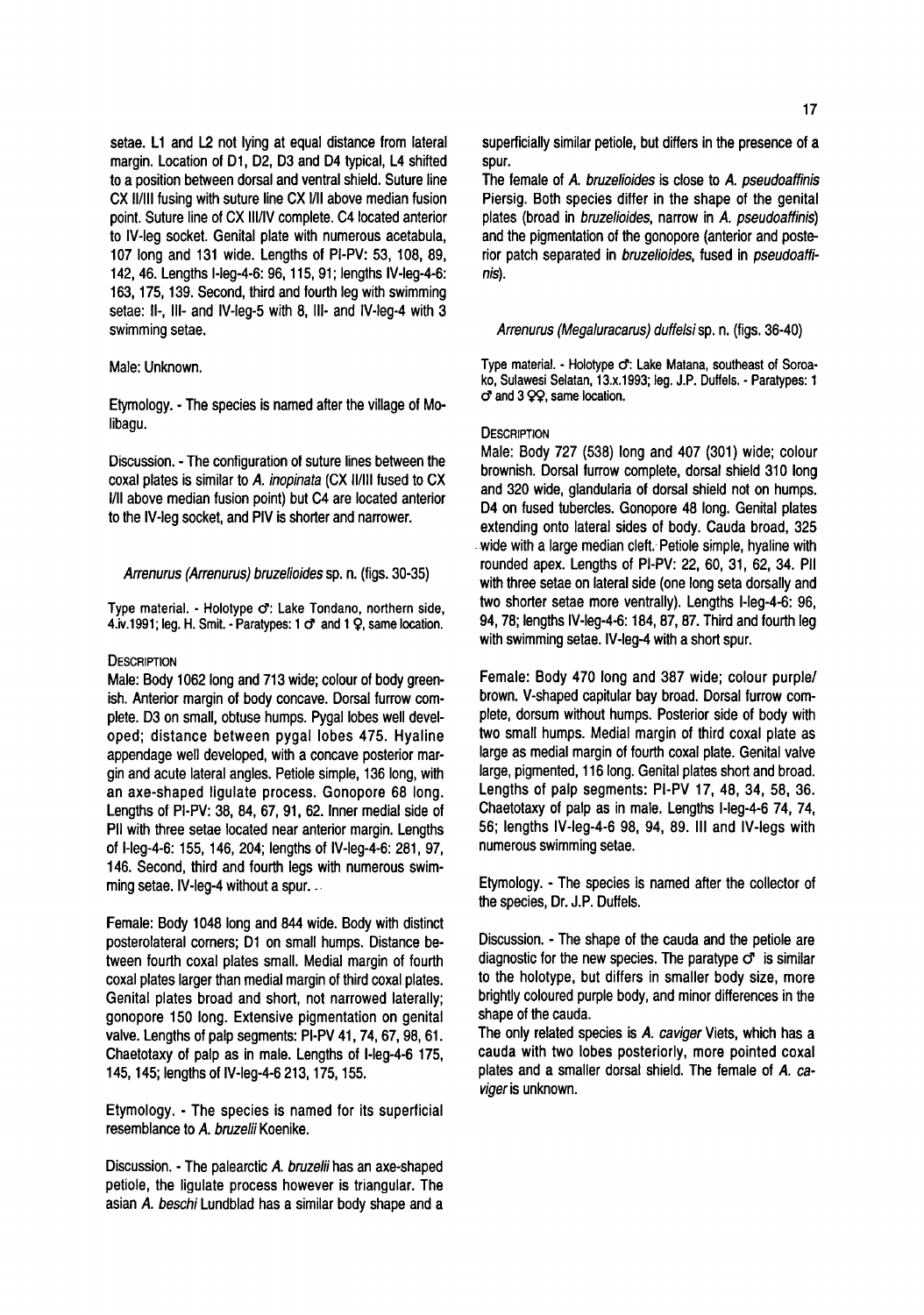# NEW SPECIES FOR THE FAUNA OF SULAWESI AND WAIGEO

The following species are new for the fauna of Sulawesi or Waigeo. Almost all species are widespread, mostof themknown from a number of Asian countries and/or Australia.

Diplodontus silvestrii (Daday)

Distribution: China, India, Shri Lanka and Sumatra.

Material examined. - Sulawesi Utara: Pond near Pinonobatuan (or Tambun), 21 km east of Dumoga-Bone NP, 12.iv.1991, 1 c7, 19-

#### Limnesia lembangensis Piersig

Distribution: SE. Asia, Australia.

Material examined. - Sulawesi Utara: Fish pond near Tungoi, 10 km southwest of Kotamobagu, 21.iv.1991, 30  $\sigma\sigma$ , 14  $\varphi\varphi$ ; Fish pond southeastern corner of Lake Tondano, 4.iv.1991, 16 c'c', 29  $QQ$ ; Lake Tondano, northern side, 4.iv.1991, 22  $\sigma\sigma$ , 19  $QQ$ . Sulawesi Selatan: Lake Matana, 13.x.1993, 3 QQ.

#### Limnesia patens Viets

Distribution: Java and Burma.

Material examined. - Sulawesi Utara: Pond at Headquarter of Dumoga Bone National Park, 12.iv.1991, 4  $\sigma\sigma$ , 1  $\Omega$ .

#### Hygrobates hamatus hamatus Viets

Distribution: Sumatra, Java, Sulawesi and Australia; a subspecies has been described from India.

Material examined. - Waigeo: River Rumei, 13.x.1993, 1 o<sup>o</sup>, 2 99.

#### H. australicus Cook

Cook (1986) described this species from Queensland, Australia. <sup>I</sup> compared my own specimen from Waigeo with the paratype, and it agrees well. Only the lengths of the palp segments are shorter in the specimen from Waigeo. Dorsal lengths of the palp segments of the specimen from Waigeo (in brackets the measurements of the paratype): PI 24 (28)  $\mu$ m, PII 94 (118)  $\mu$ m, PIII 53 (69)  $\mu$ m, PIV 122 (162), PV 50 (59)  $\mu$ m.

Material examined. - Waigeo, River Rumei, 13.x.1993, 1 <mark>Q</mark>.

#### Atractides spatiosus Viets

Distribution: Sumatra, Java, Burma, Malay peninsula and Brunei (Wiles, in litt.).

Material examined. - Sulawesi Utara: Stream 18 km west of Molibagu, 16.iv.1991,2 99; Boliohuto River at Lombongo, 30 km east of Gorontalo, 20.vii.1991, 1 Q.

#### Neumania ambigua Piersig

Distribution: Asia, Australia.

Material examined. - Sulawesi Utara: Fish pond southeastern corner of Lake Tondano, 4.iv.1991, 2 QQ.

#### Neumania nodosa (Daday)

Distribution: Asia, Australia.

Material examined. - Sulawesi Utara: Fish pond near Tungoi, 10 km southwest of Kotamobagu, 21.iv.1991,  $1 \sigma$ ; Fish pond southeastern corner of Lake Tondano, 4.iv.1991, 4 QQ; Lake Limboto, 27.vii.1991,1 9.

#### Arrenurus rostratus rostratus Daday

Distribution: Asia, one subspecies reported from Australia.

Material examined. - Sulawesi Utara: Fish pond near Tungoi, 10 km southwest of Kotamobagu, 21.iv.1991, 2  $\sigma\sigma$ , 13  $\varphi\varphi$ ; Fish pond SE corner of Lake Tondano, 4.iv.1991, 5 cfc7, 2 QQ; Lake Limboto, 27.vii.1991,1 9-

# Arrenurus bharatensis Cook

The species is only known from India, this record means <sup>a</sup> considerable range extension of the species.

Material examined. - Sulawesi Utara: Lake Limboto, 27.vii.1991,  $1 \sigma$ .

#### ACKNOWLEDGEMENTS

<sup>I</sup> am indebted to Marc Argeloo, for collecting <sup>a</sup> number of water mites on Sulawesi and Waigeo and for his hospitality during my stay on Sulawesi; to Dr. J.P. Duffels for collecting water mites in Central Sulawesi; to Dr. P.R. Wiles and Dr. T. Gledhill for their comment on the manuscript and to Mr. P.P. Parrillo (Field Museum of Natural History, Chicago) for the loan of the type-material of Hygrobates australicus and Arrenurus bharatensis.